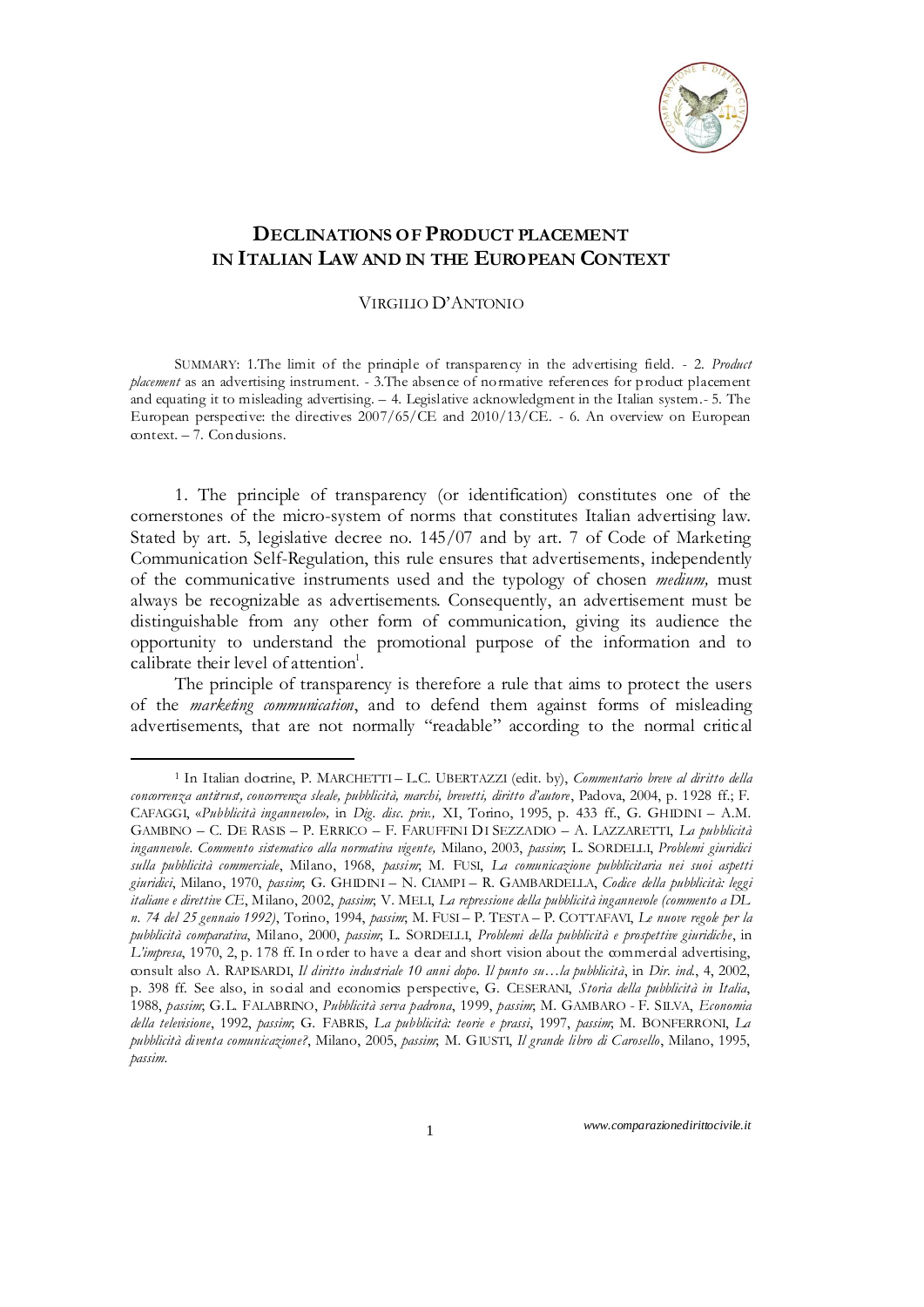

sense and the natural reserves that physiologically accompany relations between advertisements and audience. Essentially, the statement of the principle of transparency has the primary purpose of allowing consumers to activate, at any given moment, the common mechanisms of self-defence that accompany the decoding of commercial advertising, which, on the contrary, are not normally activated with other kinds of information typologies, as happens for journalistic information for example.

On the other hand, if the principle of identification of marketing communication has as its main purpose the protection of the user of the message, who is also a potential consumer, it also protects the fair trading of competitive relations between enterprises. In fact, the use of misleading marketing communication by a competitor gives the latter an unfair advantage in market competition<sup>2</sup>.

Product placement (or, in Italian doctrine, "hidden sponsorship") for a long period of time has been considered as a form of misleading advertising, consisting in the highlighting of a product or of its brand name during audiovisual works (for example, cinematographic or television programmes). In particular, the image, whose purpose is to promote a product, is depicted in the general context of the performance as a cultural choice of the author, although it hides in reality a precise commercial agreement between the producer of the show and the company who promotes its brand or product through hidden advertising<sup>3</sup>.

<sup>2</sup> Within the principle of identification (or transparency) there is also the difficult relation between the right of expression of thought of reporters and editors and also indirectly promotional purposes of certain forms of information, given that only the clear distinction of advertising from other forms of communication and the subsequent ban of admixture between information and promotional messages can ensure the credibility of journalists and the advertisers themselves. A reflection on the relation between standardized means of communication and distortion of normal market relations caused by advertising communication is offered by A. PACE, *La locuzione «comunicazioni di massa» e la discutibile sua rilevanza giuridica*, in *Dir. inf.*, 1993, p. 1031 ff. In part, the same reflections are proposed by V. CUFFARO, *Profili civilistici del diritto d'informazione*, Napoli, 1986, p. 40 ff. One of the crucial moments in the application of the principle of transparency must be identified precisely in the relationship between camouflaged advertising and news reporting, independently of its spread both by the press - as explicitly required by law - or any other media, primarily radio and television. The phenomenon of editorial advertising, CDs are an example of major risk for self-determination of consumers in their economic choices because it is presented as a newspaper article, a television or radio service. It is only apparently the result of free choices by enterprises or journalists but in reality the content is predetermined by the company or commissioned by the director to make him insert the advertising. Therefore, the purpose of promotional communication is hardly noticeable by the consumer, because being camouflaged by technical devices, the real nature of a commercial item or service is hidden. See also V. D'ANTONIO, *La comunicazione commerciale*, in S. SICA - V. ZENO-ZENCOVICH, *Manuale di diritto dell'informazione e della comunicazione*, 3rd. ed., Padova, 2012, p. 215 ff.

<sup>3</sup> Cf. R.F. HOEFGES, *Regulating Professional Services Advertising: Current Constitutional Parameters and Issues Under the First Amendment Commercial Speech Doctrine*, in *24 Cardozo Arts & Ent. L. J.*, 2007, p. 953 ff., and T. BARRY - D.J. HOWARD, *A Review and Critique of the Hierarchy of Effects in Advertising*, in *Int. J. Adv.*, 1990, p. 121 ff.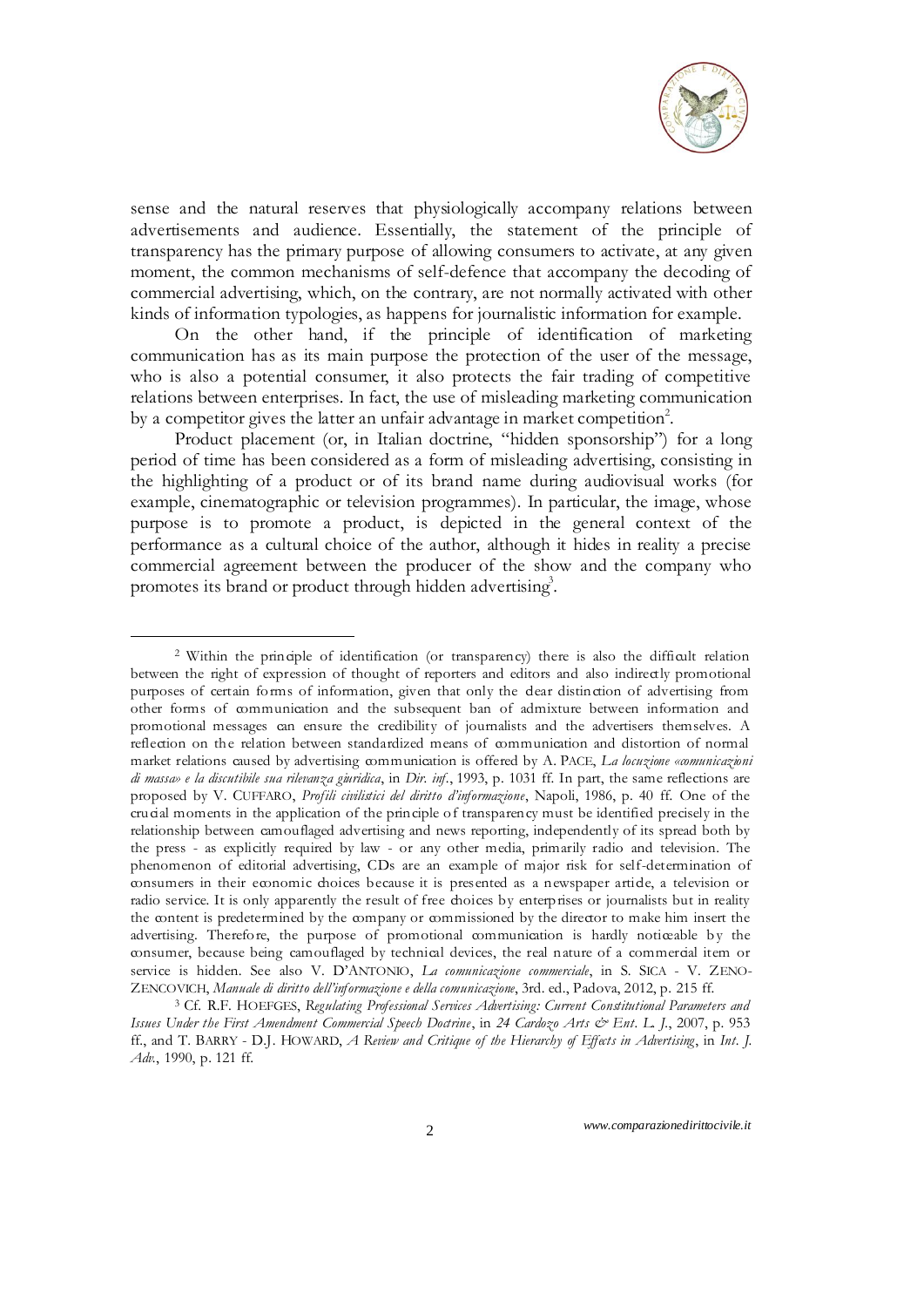

2. In an attempt to retrace briefly the origins of this advertising instrument, it must be said, broadly speaking that the expression "*product placement*" indicates any form of audiovisual commercial communication consisting of the inclusion of or reference to a product, a service or the trade mark thereof so that it is featured within a program, in return for payment or for similar consideration<sup>4</sup>.

At the beginning of its use, *product placement* found a good position in films and rapidly evolved from an occasional marketing instrument into a real and concrete institutionalized praxis. At the present time, considering its success in the cinematographic field, the praxis of product placement has been extended to various cultural performances, from publishing to video games, including television programmes of various kinds and theatrical performances and the world of music.

According to recent research<sup>5</sup>, once having established the possibility of resorting lawfully to product placement in the field of television too, the market of product placement will grow to over 130 million euro in the next three years with an annual growth rate of 30%. Payable product placement will constitute the largest share of this value, about 55%, while the remainder will cover the so-called *barter product placement<sup>6</sup>* .

The phenomenon of the use of this advertising instrument is undoubtedly on the increase and its growth is due to two main reasons. The first being the benefits that product placement can offer to the two main actors: the commercial companies and the media industry. The second being the fact that business companies consider

 $\overline{a}$ 

<sup>4</sup> See art. 1(1)(m) of *Audiovisual Media Services EU Directive* (2010/13/EU): *infra*. In doctrine, G. GISTRI, *Il product placement cinematografico. Una forma di comunicazione tra impresa e cultura*, Milano, 2008, p. 102. About the topic you can consult also, S. K. BALASUBRAMANIAN, *Beyond advertising and publicity: Hybrid messages and public policy issues*, in *Journal of Advertising*, 1994, p. 4, where product placement is defined as "a paid product message aimed at influencing movie or television audiences via the planned and unobtrusive entry of a branded product into a movie or television program"; J. A. KARRH, *Brand placement: A review*, in *Journal of Current Issues and Research in Advertising*, 1998, p. 2, where it is defined as "the paid indusion of branded products or branded identifiers, through audio / or visual means, within mass media programming".

<sup>&</sup>lt;sup>5</sup> The source of the research is "Stage Up", a trade journal that deals with leisure business (sport, special events, testimonial, exhibitions, truism, cultural, cultural and sports events) for the business of sport, in particular it concentrates on marketing, media and communication. For further information visit the web site: [www.stageup.com.](http://www.stageup.com/) See also D.A. FARBER, *Commercial Speech and First Amendment Theory*, in *74 Nw. U. L. Rev.*, 1979, p. 372 ff., and R. COASE, *Advertising and Free Speech*, in 6 *J. Legal St.*, 1977, p. 1 ff.

<sup>&</sup>lt;sup>6</sup> The barter product placement is the contribution that an advertiser offers by providing goods, services or locations for the realization of a program reducing production costs. Barter product placement distinguishes itself from traditional product placement where the producer of a program and the advertiser agree in advance on a sum of money that is required to be paid in exchange for the visibility of a product or brand. Barter product placement is also different from gratis product placement where the production fully supports the costs of goods. In doctrine, A.M. ABERNETHY – G.R. FRANKE, *The Information Content of Advertising: A Meta-Analysis*, in *Journal of Advertising*, 1996, p. 10 ff.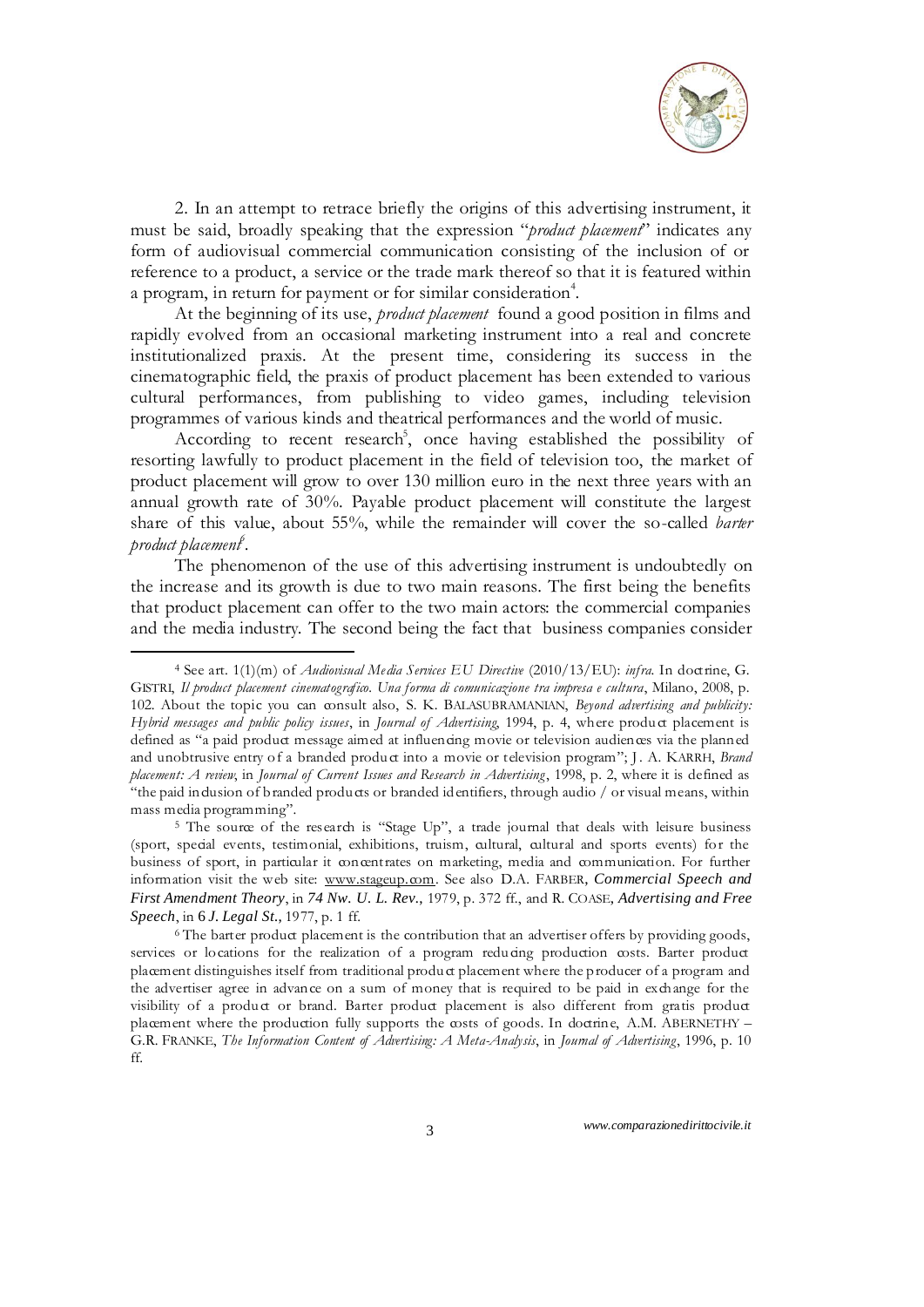

product placement as a further possibility of communication that differs from traditional advertising that has always been considered less effective towards current consumers. It is also a useful instrument to finance the production of several works, as evidenced by the widespread increase of communication agencies specializing in the activity of product placement<sup>7</sup>.

It is important to specify that the presence of brands and products in a narrative context, with particular reference to the cinema and television, does not always have a commercial purpose. In fact, consumer goods and the graphic symbols that identify them on the market are now an integral part of daily life of the users and are bearers of symbols and their own meanings. Therefore their placement in an audiovisual context is justified by the need to give realism to the context, to connote the characters or contextualize the story. This is a mechanism which facilitates the process of understanding and identification of the audience, who recognize the symbols belonging to their own daily life. With these hypotheses, its use is justified only by the demands of "narrative" and in conformity with the requirements of an artistic narrative, the total absence of promotional purpose and of resulting royalty income will make it impossible to rank these placements of brands and products as product placement and the consequent inapplicability of the relative branch of law.

Generally, the modality of implementation of product placement is realized in the *screen placement, script placement* and *plot placement*<sup>8</sup>. Screen placement is the visual presentation of the product or of brands without verbal reference, while in script placement the brand and the product or its characteristics are verbally mentioned. In plot placement, instead, the brand is perfectly placed in the narrative plot with different degrees of integration, becoming, in some cases, almost a co-star actor.

A further circumstance that confirms the spread and the effectiveness of this advertising instrument is the increasing number of operational variations that it has assumed: this is the case of *reverse product placement*, of *location placement* and of *expanded placement*. R*everse product placement* is the production and marketing of fictitious products and brands, after the success inside the entertainment magazine

<sup>7</sup> On this theme, see J.M. LEHU, *Branded Entertainment: Product Placement & Brand Strategy in the Entertainment Business*, London, 2007, p. 125 ff. Generally, these companies own a customer's portfolio made by advertisers and producers with an intermediate position to guarantee the synergistic achievement of purposes of both parts.

<sup>8</sup> For further information, R.P. NELLI - P. BENSI*, Il product placement nelle strategie di convergenza della marca nel settore dell'intrattenimento*, Milano, 2007, p. 34, where the authors propose a careful analysis of the modality of realization of product placement, taking into account a plurality of aspects such as the prominence and centrality of product placement, the level of dearness of the insertion of the brand and its connection with the show.

<sup>9</sup> See also R.P. NELLI - P. BENSI, *op. cit.*, p. 39, in which are mentioned the example cases of several films: "*Italian Job*" (2003), where the Mini is the element that allows for the development of the plot, "*Herbie*" (2005), where the Volkswagen beetle is the protagonist of the story, and "*Cast Away*", with the repeated presence of FedEx brand.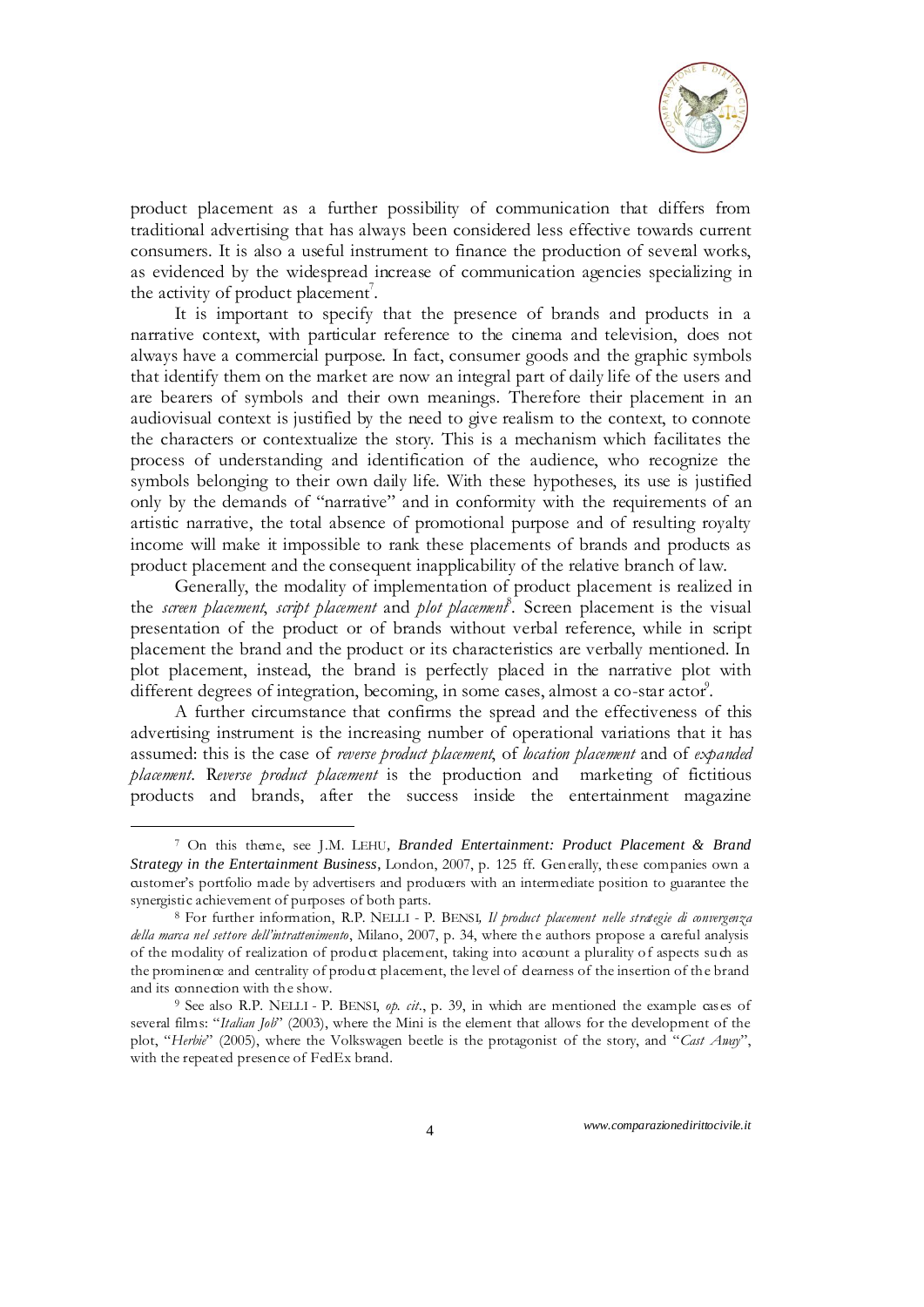

programmes, generating the inflow in the real market of brands and products that are creations of the imaginary. Through *location placement*, however, advertisers seek to promote not a simple product, but the identity of a place, where it becomes an integral part of an entertainment product which can represent certain peculiarities $^{\rm 10}$ . Finally, *expanded placement* concerns the communication activities carried out after the negotiation of placement agreements, with the aim of further expanding the effect created by brand inclusion in entertainment media $^{11}$ .

3. The presence of brands and products inside different types of magazine entertainment programmes, which originated in American cinematographic industries, has also found widespread use in the rest of the world, with obvious consequences on aspects of an economic, legal and communicative nature. Even in Italy, after World War II, product placement began to take its first, faltering steps in a small number of films, spreading fairly rapidly despite a seemingly unfavourable atmosphere around its use.

The spread of product placement in our system, in fact, from its earliest appearances was strongly opposed by a normative framework that ended up by equating it to a case of misleading advertising, and therefore considering it as damaging to the interests of both consumers and competitors<sup>12</sup>. This prejudice would develop because of the equating of product placement to editorial advertising, the purposes of which are not able to be clearly perceived by the recipients.

This deception may take place when the presence of brands and products in the unfolding of narrative context would hide the true nature of the message from the

<sup>&</sup>lt;sup>10</sup> Location placement takes place mainly through the providing of services to the production and the hospitality in a particular territory controlled by the Film Commission. The assistance of Film Commissions, also supported by public entities facilitates the work of audiovisual production,thus becoming attractive for them. In doctrine, P. SPINK – R. PETTY, *Comparative Advertising in the European Union*, in *47 Intern. and Comparative L. Q.*, 1998, p. 855 ff.

<sup>11</sup> See D. BORELLI – G. DALI – G. GISTRI, *Marche alla ribalta. Il product placement cinematografico in Italia e la sua gestione manageriale*, Milano, 2008, p. 59 ff., where it is hypothesized that together with the activities of introducing a brand/product in the plot, called in-program, it is possible to put activities called ex-program which broadens the relation between brand/product. The ex-program activities can become promotion activities whose purpose is to increase, in the short-term, the sales of the placed product, or a dedicated publicity especially for the operators of media system in order to make the audience know about the realization of the product placement.

<sup>12</sup> About this topic, consult P. SIEGEL, *Product Placement and the Law*, in *10 Journal of Promotion Management*, 2004, 1/2, p. 89 ff.; L. MANSANI, *Product placement: la pubblicità nascosta negli spettacoli cinematografici e televisivi,* in *Contr. impr.*, 1998, p. 188 ff., and F. UNNIA, *La pubblicità clandestina: il camuffamento della pubblicità nei contesti informativ*i, Milano, 1997, p. 197, where the Author points out that the development of TV and cinema has allowed for the spread of a large number of hidden advertising forms and its own product placement that has shown, better than others, the strength of nontransparent communication forms.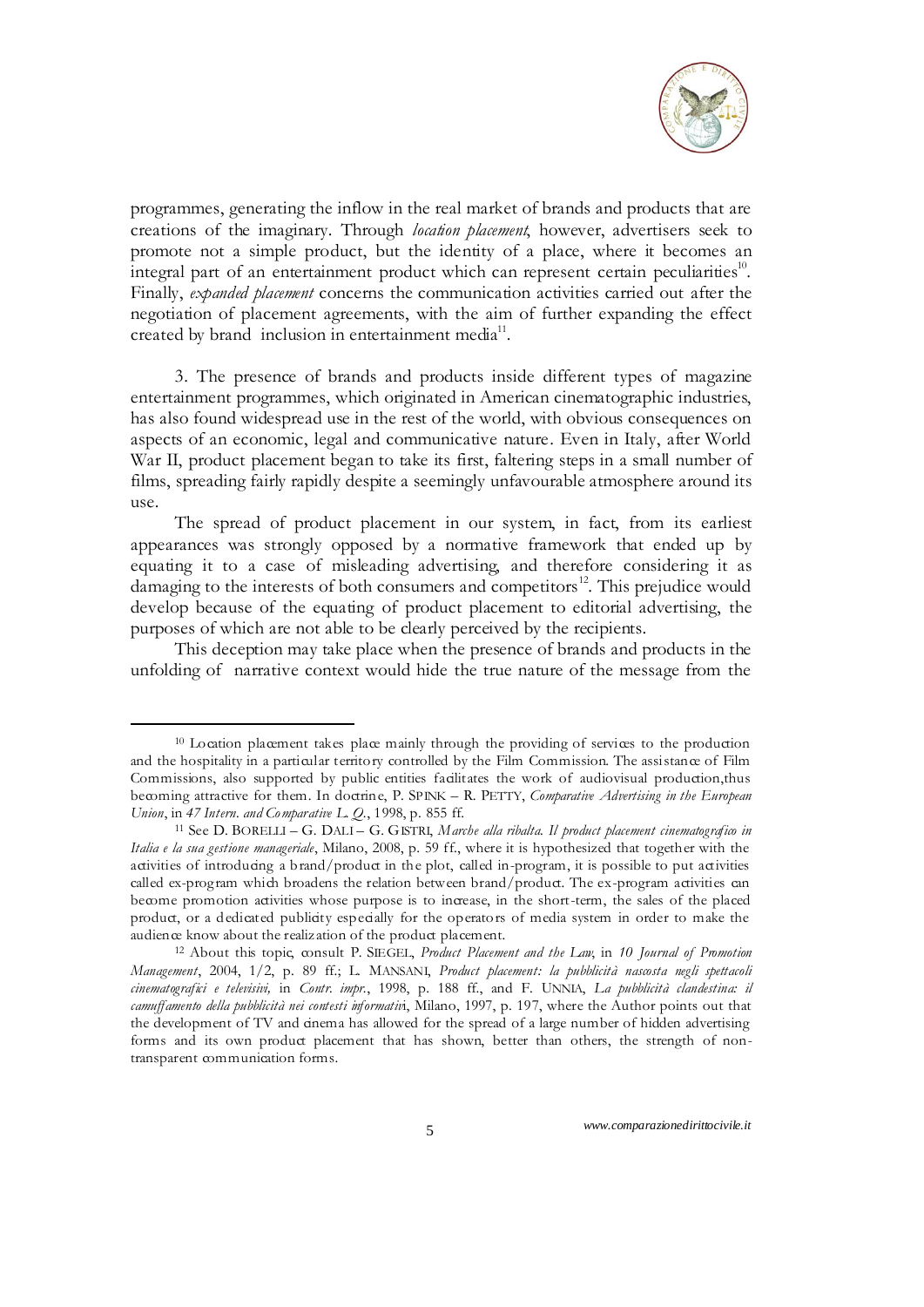

eyes of the recipients. It would gain greater credibility and would not be interpreted critically, as is the case of communications that reveal their own publicity purposes.

In the specific case of product placement, therefore, in consideration of the complex legislation in our juridical system that insists on clear recognition of promotional messages, more than any other informative content present on the medium<sup>13</sup>, means that product placement not would be a legal display of their advertising purposes, being inherent to the presence of brands and products in a narrative context which had been planned by the advertiser and the producer of shows.

It must be said, however, that in our system there is no total prohibition on the insertion of brands and products in a narrative context, if they should be necessary to the narration and, therefore, lacking any publicity purpose. The practice of product placement would be reprehensible only if this purpose were overt but appeared as misdirection to its audience'. The same Italian Competition Authority, better known as the Antitrust Authority, in fact, equates product placement to misleading advertising, when the misleading placement of a product between the scenes of a film comes to be promoted through specific framings<sup>14</sup>.

As there is no outright illegality of the presence of brands and products within a narration, the same Antitrust Authority has the problem of having to discern between its illegal nature and the possibility of recourse to it, when, in fact, it may the result of freedom of artistic expression of those who have created a work. As previously mentioned, the reference to brands and products may be dictated by artistic narrative

 $\overline{a}$ 

<sup>13</sup> A. DIXIT - V. NORMAN, *Advertising and welfare*, in *9 Bell Journal of Economics*, 1978, p. 1 ff., and G.M. GROSSMAN - C. SHAPIRO, *Informative advertising with differentiated products*, in *51 Review of Economic Studies*, 1984, p. 63 ff. The use of product placement would be a violation of the principles of transparency and recognisability of advertising, introduced in our system for the first time in art. 4 of Legislative Decree January 25th 1992, no. 74 about misleading advertising. According to the principles of transparency, the advertisement must always be recognizable for its real purpose and kept separate from other information present in the communication. The transparency of a promotional messages is fundamental because it allows its recipients to recognize and interpret them critically. At the moment, the principle of transparency is established in art. 5 of Legislative Decree August 2th, 2007, no. 145, paragraph 1 where it is stated that advertising must always be recognizable as such. The same principle is repeated in the Code of Marketing Communication Self-Regulation in art. 7 where it is written that "marketing communication must be clearly distinguishable as such. When a medium presents news and other editorial matter to the public together with marketing communication, it should be ensured that the marketing communication is readily distinguishable as such". Also in art. 36-bis, *(a)*,of recent *Consolidated Law on audiovisual media services* that imposes the obligation of transparency, reconfirming that audiovisual commercial communications must be readily recognizable as such and forbidding hidden audiovisual commercial communications. See W.L. BERNS - F.W. MORGAN, *Comparative Advertising in the European Union and the United States: Legal and Managerial Issues*, in *11 Journal of Euromarketing*, 2002, 3, p. 7 ff.

<sup>14</sup> Measure no. 3903 "*Rai- Ford- MS*" 16/05/1996, in *Boll. 20/96*; for further information visit the web site: [www.agcm.it](http://www.agcm.it/).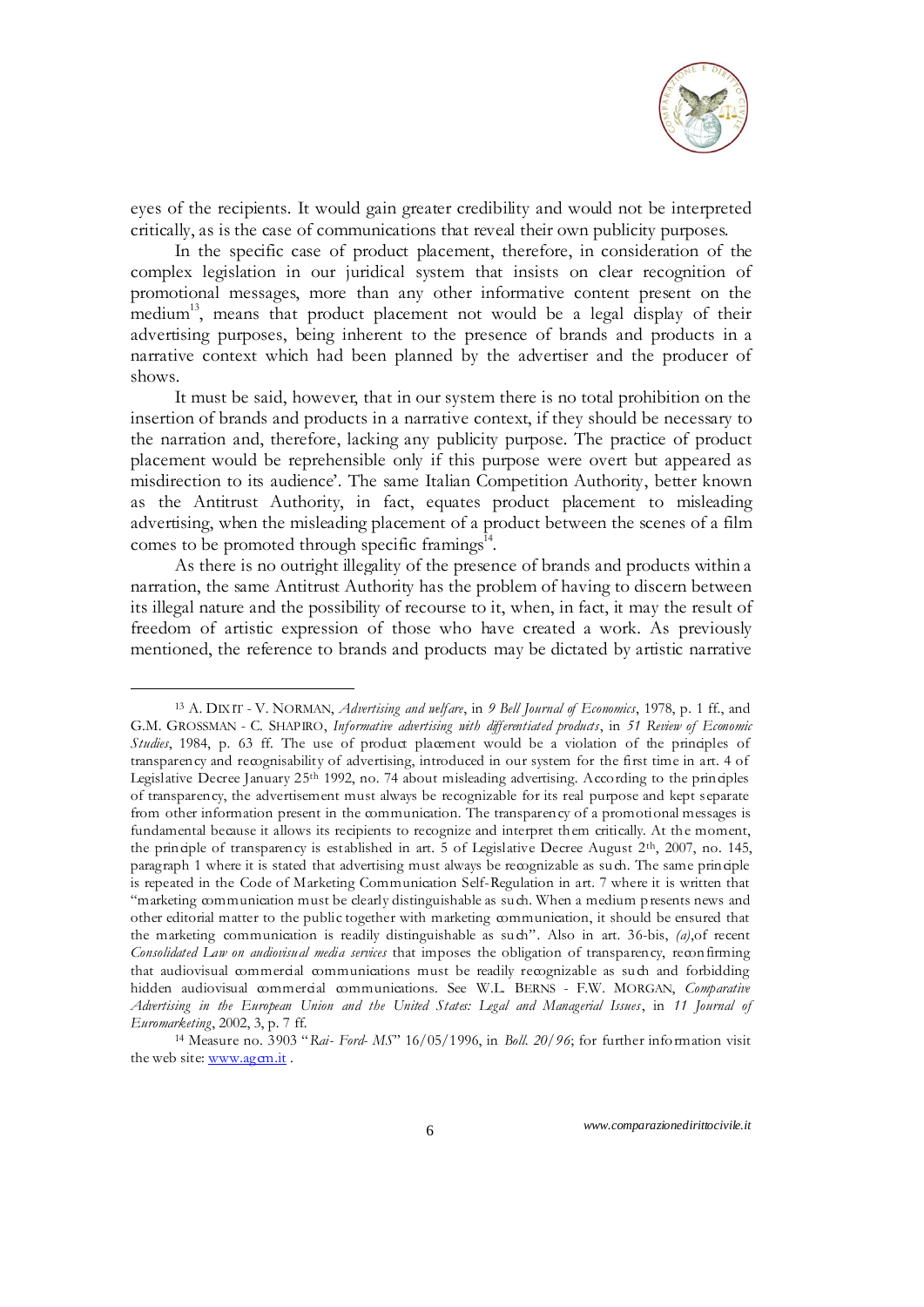

needs, as the necessity to give realism to certain scenes or connote characters, or even be completely random, especially if we take into consideration works of entertainment representative of our times.

The Antitrust Authority has therefore elected to assess cases of illegal product placement in the same way as is applied to editorial advertising. First of all, it verifies the existence of a relationship of patronage between the producers who create the work and the company that owns the goods or services included in it. To support this evidence, it is useful to find the existence of possible economic relations between the parties, which can be: the disbursement of a sum of money, or a free supply of goods, in exchange for its visibility in the entertainment product<sup>15</sup>.

Evidently, the practical difficulties in rebuilding a relationship of matrix business at the basis of product placement, concealed by the parties as illegal evidence, has led the Antitrust Authority to develop a set of presumptive indicators from which to derive, indirectly, evidence of promotional placement. These clues mainly refer to:

- a) the framing of the brand when it is not necessary to the narration<sup>16</sup>;
- b) the type of framing, its duration and recurrence<sup>17</sup>;

 $\overline{a}$ 

- c) when the scenes or the behaviour of the characters is not natural but purposely dictated to focus on a product or a brand<sup>18</sup>;
- d) special acclamation referred to the product and its features, using the typical language of commercial communication<sup>19</sup>.

On the contrary, when the presence of brands and products has been considered necessary for artistic or narrative needs or the framing not reiterated or unnatural, the Antitrust Authority has ruled in favour of the nonexistence of a promotional purpose<sup>20</sup>. Clearly, if this purpose, although present, were presented to

<sup>15</sup> See also M.L. GALICIAN, *Handbook of Product Placement in the Mass Media*, Binghamton-New York, 2004, p. 5 ff.

<sup>16</sup> Measure no. 1291 "*Un commissario a Roma*" 12/7/1993, in *Boll. 17/93*; measure 4845 "*Marlboro- Carramba*" 22/3/1997, in *Boll. 13/97*, see also [www.agcm.it](http://www.agcm.it/).

<sup>17</sup> Measure no. 1291 "*Un commissario a Roma*" 12/7/1993, in *Boll. 17/93* cit.; measure no. 5326 "*Linda e il Brigadiere*" 18/09/1997, in *Boll. 38/97*; measure no. 4845 "*Marlboro – Carramba*" 22/3/1997, cit.; measure no. 16097 "*Giubbotti Adidas su Sky Sport 1*" 19/10/2006, in *Boll. no. 42/06*, see also [www.agcm.it](http://www.agcm.it/).

<sup>18</sup> Measure no. 3654 "*Marlboro- Rai*" 29/2/1996, in *Boll. 9/96*; measure no. 3305 "*Film College-Muratti*<sup>2</sup> 4/10/1995, *in Boll. 40/95*, see also [www.agcm.it](http://www.agcm.it/).

<sup>19</sup> Measure no. 4846 "*Technogym*" 27/3/1997, in *Boll. 13/97*; Measure no. 6146 "*Versace- Quelli che il Calcio*" 25/6/1998, in *Boll. 26/98*; Measure no. 5326 "*Linda e il Brigadiere*" 18/09/1997, cit., see [www.agcm.it](http://www.agcm.it/).

<sup>20</sup> Measure no. 6388 "*Il domani non muore mai*", in *Boll. 35/98*; measure no. 3903 *"Rai – Ford- MS*" 16/5/1996, cit.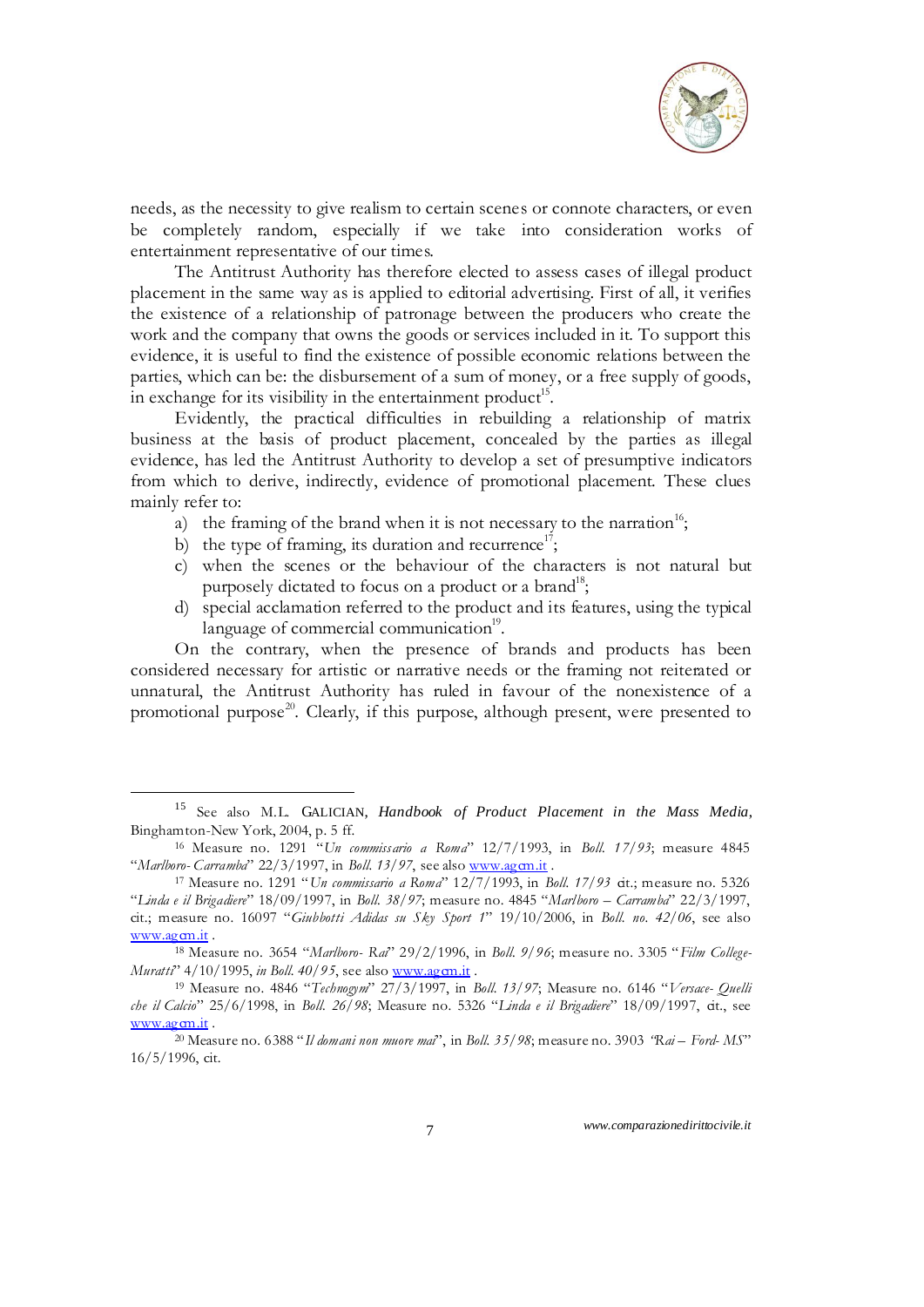

the public through appropriate measures, it would not be verifiable for any form of  $abuse^{21}$ .

According to the consolidated case law rules of the Antitrust Authority<sup>22</sup>, the presumptive evidences must be therefore: serious, precise and consistent, they must be examined in their entirety and not taken out of context. The field in which the Antitrust Authority is operating is very sensitive. Ann uncritical and rigid judgement or intentional censure would end up by violating the freedom of expression of the creators of the work.

 $\overline{a}$ 

<sup>21</sup> D.M. SANDLER – E. SECUNDA, *Point of View: blurred boundaries – where does editorial end and advertising begin*, in *33 Journal of Advertising Research*, 1993, 3, p. 73 ff.

<sup>22</sup> In Italy, the first important measures regarding product placement concerned the series " *Un commissario a Roma*", where the Antitrust Authority identified the occult promotion of the newspaper "*La Repubblica*". Starting from the assumption that the editorial itself was co-producer of the fictional series, the Antitrust Authority considered the framings of the newspaper, within the various scenes, repeated, too artificial and unnatural, in order to make the name of the newspaper better-recognized. In particular, a framing of a luminous sign with the writing incomplete was considered a commercial artifice, in order to make the audience complete the name of the journal. This case underwent an examination by a *Jury* that considered only the scene of the luminous sign illicit while the other framings were considered respectful of the law system (measure no. 1291 " *Un commissario a Roma*" 12/7/1993*).* On this theme, see A. D'ASTOUS – N. SÉGUIN, *Consumer reactions to product placement strategies in television sponsorship*, in *33 European Journal of Marketing*, 1999, 9/10, p. 896 ff., and C.A. RUSSELL – B.B. STERN, *Consumers, Characters and Products: A Balance Model Of Sitcom Product Placement Effects*, in *35 Journal of Advertising*, 2006, 1, p. 7 ff. Even the unnatural gestures of the characters using a particular product in the narrative context, adding to the lack of a narrative need to justify the presence of a product, led to an identification of the existence of a planned promotional purposes in the film "*College*" and "*Il Burbero*", respectively in favor of the cigarettes Muratti and Marlboro (measure no. 3305 "*Film College-Muratti*" 4/10/1995 and measure. no. 3654 "*Marlboro- Rai*" 29/12/1996. On the contrary, the Antitrust Authority has not found any illicit promotional end in the case of the film "*Il domani non muore mai*" and in the fiction "*Il Maresciallo Rocca*". In the first case it has exduded the promotion of BMW, because this type of car was appropriate to the needs of the characterization of the character, moreover, according to the decision of the Antitrust Authority , the scenes in which cars appeared were functional to the plot and framing neither artificial or unnatural (measure no. 6388 "*Il domani non muore mai").*The same is valid for Ford cars in the fiction "Il Maresciallo Rocca", whose framings were not "close, extended, devoid of naturalness and artful, that is uprooted from the normative context and essentially dictated by an essential advertising logic" (measure no. 3903 "*Rai-Ford-Ms*" 16/5/1996). In relation to symbolic measures taken with regard to television broadcasts, we can mention the cases, which ended with the imposition of a penalty to Adidas Italy S.p.A. and Sky Italy Ltd. For the misleading promotion of the Adidas brand during the commentary of the football match "Milan – Juventus" of March 2006. The framing of the Adidas brand on the jackets of commentators of the match have been judged, as "prolonged, repeated and exceeding the informative needs of the same program", hiding an advertising purpose (measure no 16097 "*Giubbotti Adidas su Sky Sport 1*" 19/10/2006). Equally, the Antitrust Authority has esteemed as occult promotion the framing of Nardelli jewels, worn by the anchorwoman "Mattina in Famiglia" in winter 2008 imposing a penalty on the Rai and Nardelli joint-stock company (measure no. 20010 "*Nardelli Gioielli*" 25/5/2009). These measures only exemplify and are not exhaustive of those examined by the Antitrust Authority, that you can find at [www.agcm.it](http://www.agcm.it/).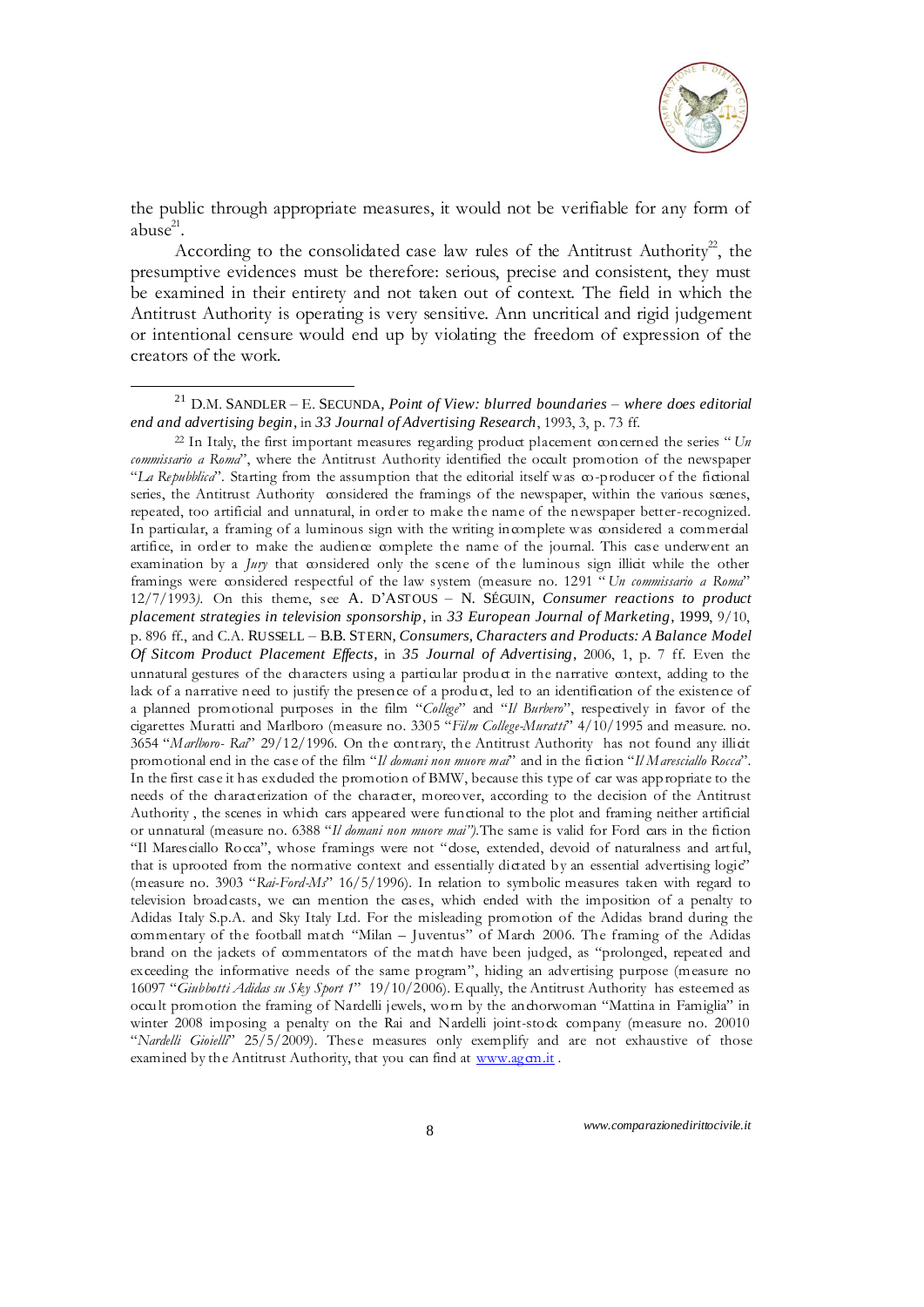

4. The advertising practice of product placement has become widespread in Italy in the absence of specific regulation on this subject, giving the possibility for sector operators to use the sole reference to the general principles on advertising (in particular those related to the identification of commercial communication) and the case law of the Antitrust Authority. Only with legislative decree January  $22<sup>th</sup>$ , 2004, no. 28 is it explicitly permitted to use the instrument of product placement, but only within cinematographic works<sup>23</sup>.

Legislative decree, January 22<sup>th</sup>, 2004, no. 28 ("*Reform of the regulation concerning cinematographic activities*" <sup>24</sup>), the third paragraph of art. 9, entitled "*Film qualifies for the benefits*", contains the first reference to the activity of product placement, where it states that for films containing framings of brands and products, however coherent with the narrative context, there is provided a suitable warning notice that is applicable to company owners of brands and products, at the cost of production of the movie.

Given the position of the norm, films may take advantage of the decree, if they have made use of product placement in the manner prescribed by the law. Although the precise set of rules on product placement is apparent in the subsequent implementation decree, the new introduction remains relevant, that concerning the production of the film being able to benefit from funding from product placement, without the risk of being excluded from government funding. The provision of paragraph 3 of art. 9 of the Urbani Decree is implemented by the Decree of July  $30<sup>th</sup>$ , 2004, entitled "*Technical modality of fulfilment of the planned placement of brands and products within a cinematographic product placement*". The implementing decree, in addition to laying down explicitly the admissibility<sup>25</sup> of the planned placement of brands and products in scenes of a film, defers the decisions regarding the agreement of placement to the discretion of the involved parties. The two main actors, the business advertisers and the producer of the film, freely decide the modality and typology of placement of brands and products, and they will be also free to agree whether the contribution to

<sup>23</sup> See A. SCHWARTZ – L.L. WILDE, *Intervening in Markets on the Basis of Imperfect Information: A Legal and Economic Analysis?*, in *127 Univ. Pennsylvania L.R.*., 1979, p. 630 ff.

<sup>24</sup> The Legislative decree, also called "Decreto Urbani" after the name of its proposing Minister, wants to reorganize the discipline for the cinematographic activity and to support the development of the cinematographic industry. See A. BEZJIAN-AVERY – B. CALDER - D. IACOBUCCI, *New Media Interactive Advertising vs. Traditional Advertising*, in *Journal of Advertising Research*, 1998, p. 23 ff.

<sup>&</sup>lt;sup>25</sup> Except for the measures that prohibit the advertising of smoking products, the advertising of medicines and medical treatment available only on prescription and the restrictions on alcoholic beverages: paragraph 3 at art. 2 of the decree explains that "*to the forms of planned placement are applied the limitations of April 10th 1962, no. 165, of the law of August 6th 1990, no. 223 and art.2 of ministerial decree November 30th 1991, no. 425*". With reference to this, consult V. D'ANTONIO, *La pubblicità commerciale*, op. cit., 223 ff.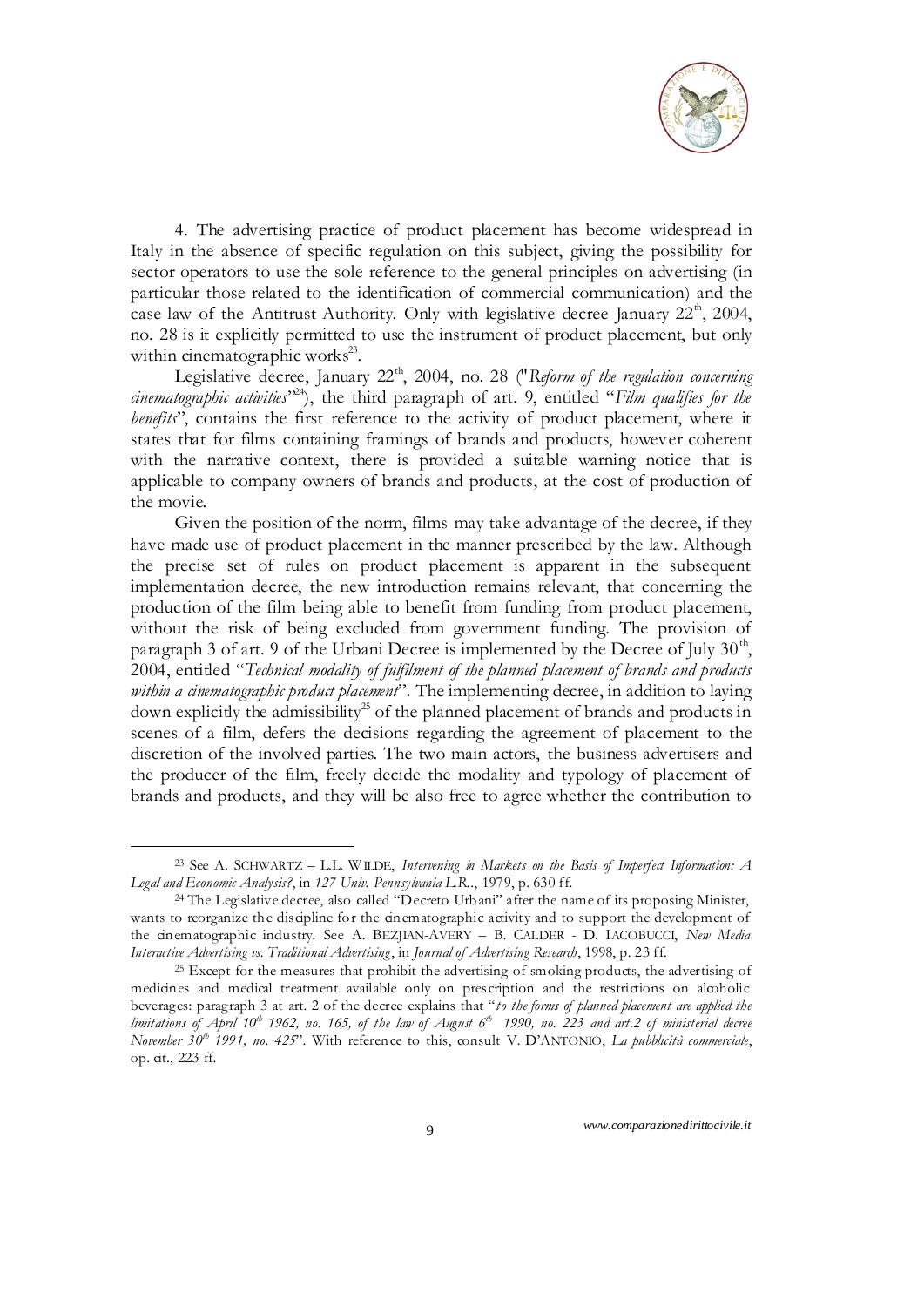

the cost of production will consist of an outlay on a sum of money or by barter product placement.

Therefore, in the legal system there are two conditions that confer the condition of legality to the planned placement activities of brands and products in cinematographic works: the coherence with the narrative context and adequate notice to the audience of the existence of a previous economic agreement.

The first case establishes that any insertion of brands and products within film scenes must occur without interruption of the treatment of a plot and must integrate with it. It is forbidden to make any reference outside the narration, through the use of excessively laudatory tones or using language which in the domain of the advertising world. The purpose of the norm is to avoid forms of placement that can affect the artistic quality of the cinematographic work. It reveals a perfect coherence with what is inferable from the case of the Antitrust Authority before the Decreto Urbani, where the lack of integration of brands or products in the narration was one of the main clues to support the hypothesis of the existence of promotional purposes.

As regards the obligation to disclose to the public that the presence of brands and products is the result of planned and previous commercial agreements that have occurred between the producer and business advertiser, the legislature identifies in the presence of credits to the names of companies that have participated in the production costs, the solution to highlighting the promotional purposes of placement in the films. In this way, it conforms to the obligation of recognition of messages with an advertising purpose. This option, however, can produce perplexity in terms of substantial effect compared to the real awareness of the public about the promotional purpose. In fact, often the public has little interest in the end credits. In this sense, the present legislation cannot satisfy the legal obligation of the norm<sup>26</sup>.

With the Decreto Urbani in 2004, the final purpose of the legislation is therefore essentially to incorporate into the side of legality, according to the rules established by the case addressed by the Antitrust Authority, a practice which had in reality already become widespread, thus healing the wide gap between the foreign cinematographic film industry and that of Italy<sup>27</sup>. With the Decreto Urbani, then,

<sup>26</sup> In relation to the thesis about the relative ineffectiveness of the notice in the credits, see M. FUSI, *Il product placement tra divieto di pubblicità non trasparente e nuova disciplina del cinesponosring,* cit., 2005, p. 1 ff. According to the author, although it is difficult to imagine instruments more suitable, it might have been sufficient to insert notices in the opening credits. Also L. MANSANI, in *La repressione della pubblicità nascosta,* in *Contr. Impr*., 1995, p. 188, it suggests the solution of a notice before the beginning of the film to inform the audience of the presence of advertising. F. UNNIA, *op. cit.*, p. 301, proposes induding the notice in the film poster.

<sup>27</sup> The Italian cinematographic industry, before the adoption of the *Decreto Urbani* could not log in funding of advertising, which could benefit foreign productions. In fact, for foreign cinematographic companies there are no prohibitions. On psichologycal implications of product placement, see J.A. MCCARTY, *Product Placement: The Nature of the Practice and Potential Avenues of Inquiry*, in L.J. SHRUM (edited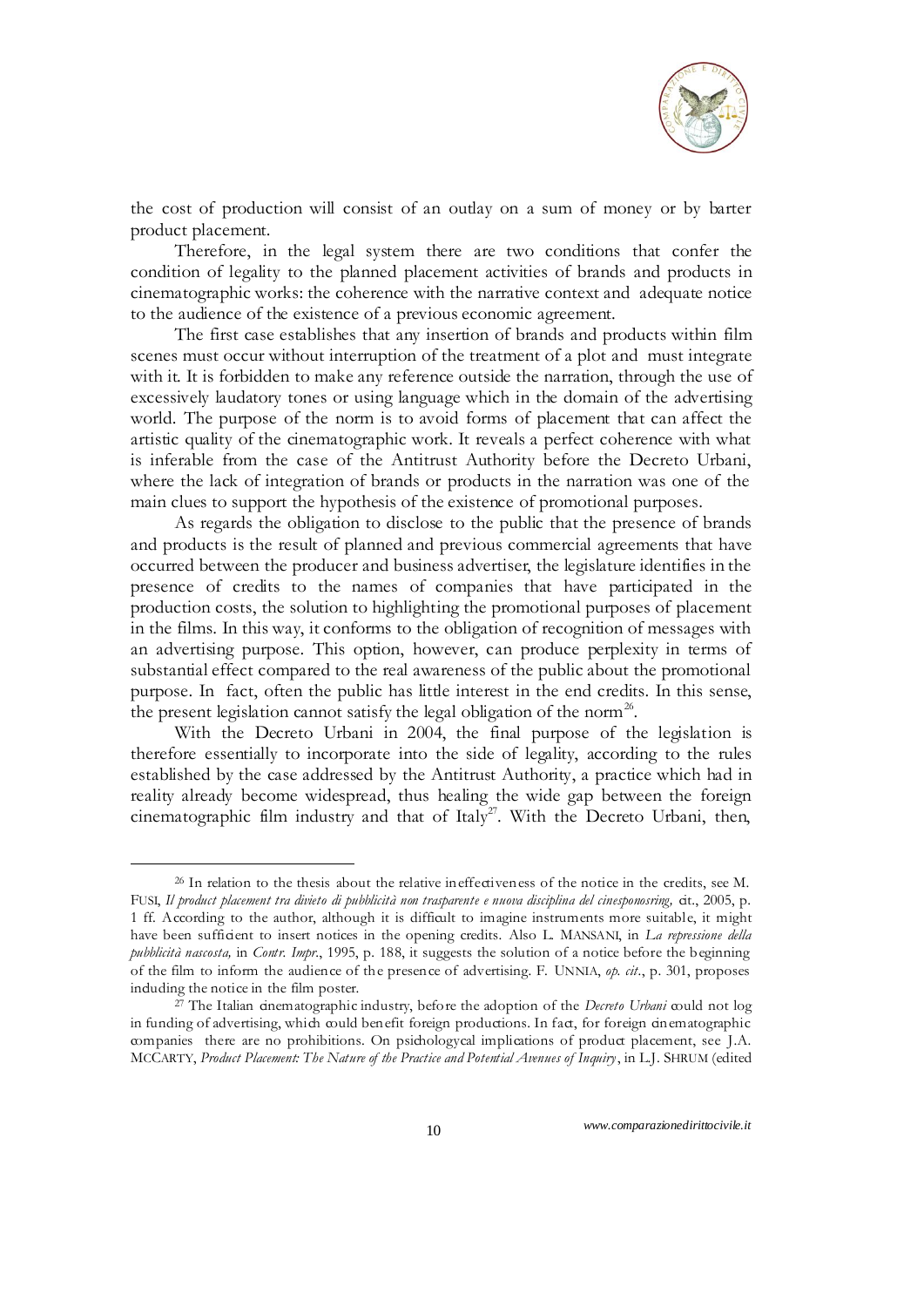

National cinema can benefit not only from state funds, but also from those arising from advertising agreements with private entities.

5. In 2007, the phenomenon of product placement finds legal standing in the European Community, given the transverse spread of this form of advertising in the European media industry, and not just in the cinematographic industry. For this reason, the article 61 of Directive 2007/65/CE<sup>28</sup> states that: "*product placement is a reality in cinematographic works and in audiovisual works made for television, but Member States regulate this practice differently. In order to ensure a level playing field, and thus enhance the*  competitiveness of the European media industry, it is necessary to adopt rules for product placement<sup>, 29</sup>.

The placement of products is distinct from traditional advertising in the European Community, with sponsorship and teleshopping. The same directive, reconfirming the prohibition of any form of misleading audiovisual commercial communication, takes into account the negative effects resulting from product placement, although it does not observe the obligations of identification established by the law. Art. 3-*octies* prohibits the placement of products, which can be admitted, if the obligations established by the same directive are respected<sup>30</sup>.

 $\overline{a}$ 

<sup>29</sup> According to the law in art.1, let. m), of Directive  $2007/65/CE$ , the product placement "*means any form of audiovisual commercial communication consisting of the inclusion of or reference to a product, a service or the trade mark thereof so that it is featured within a programme, in return for payment or for similar consideration*".

by), *The psychology of entertainment media: blurring the lines between entertainment and persuasion* , Mahwah, NJ, 2003, p. 45 ff.

<sup>28</sup> The Directive 2007/65/CE was adopted by Parliament and the European Union Council on December 11th, 2007 and it refers to the coordination of certain provisions laid down by law, regulation or administrative action in Member States concerning the pursuit of television broadcasting activities, modifying the directive 89/52/CE.

<sup>30</sup> According to the statement in art. 3*g* "*product placement shall be prohibited. By way of derogation from paragraph 1, product placement shall be admissible unless a Member State decides otherwise: in cinematograph ic works, films and series made for audiovisual media services, sports programmes and light entertainment programmes, or where there is no payment but only the provision of certain goods or services free of charge, such as production props and prizes, with a view to their inclusion in a programme. The derogation provided for in the first indent shall not apply to children's programmes. Programmes that contain product placement shall meet all of the following requirements: (a) their content and, in the case of television broadcasting, their scheduling shall in no circumstances be influenced in such a way as to affect the responsibility and editorial independence of the media service provider; (b) they shall not directly encourage the purchase or rental of goods or services, in particular by making special promotional references to those goods or services; (c) they shall not give undue prominence to the product in question; (d) viewers shall be clearly informed of the existence of product placement. Programmes containing product placement shall be appropriately identified at the start and the end of the programme, and when a programme resumes after an advertising break, in order to avoid any confusion on the part of the viewer. By way of exception, Member States may choose to waive the requirements set out in point (d) provided that the programme in question has neither been produced nor commissioned by the media service provider itself or a company affiliated to the media service provider*".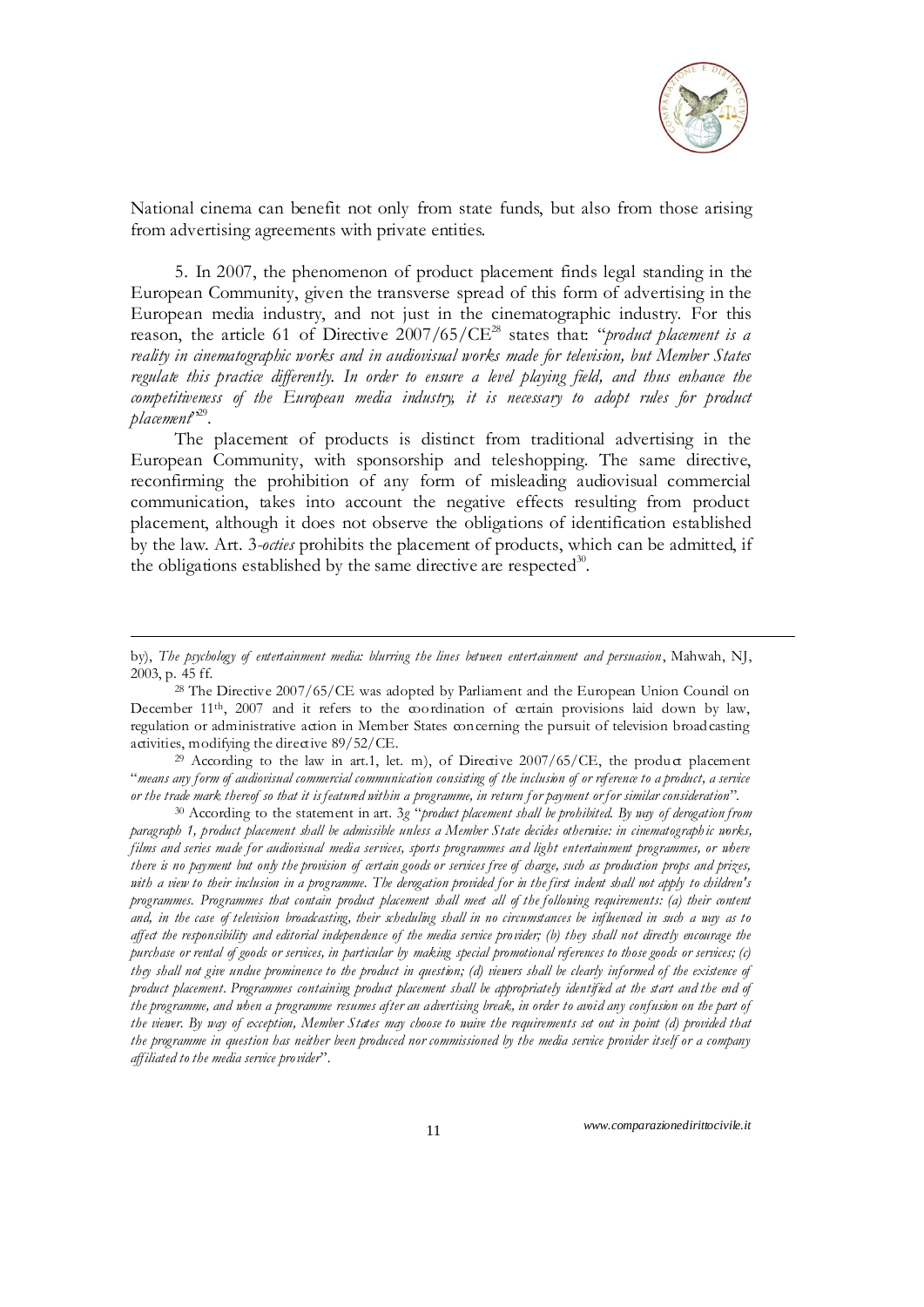

This approach to product placement regulation has been confirmed by Directive 2010/13/CE, the "*Audiovisual Media Services Directive*", where product placement against payment is only allowed in certain kinds of program (cinematographic works, films and series made for audiovisual media services, sports and light entertainment programs). However it is prohibited in children's programs. In contrast product placement provided free of charge (production props or prizes) is allowed in all programs including children's programs. Nevertheless, Member States are able to adopt stricter rules and choose to opt-out of such provisions allowing product placement totally or partially, for example by prohibiting product placement in certain programmes, such as documentaries $^{32}$ .

Every programme featuring product placement should comply with a set of criteria, such as editorial independence of the media service provider and no undue prominence given to the product or service referred to. Moreover, product placement may not be used in order to promote supply of the products or services.

Further, viewers must be clearly informed about the existence of product placement, meaning that product placement should be appropriately identified at the start and at the end of the program and when the program resumes after an advertising break. Member States may decide not to apply this requirement to programs that have either been produced or commissioned by the media service provider itself<sup>33</sup>.

The transposition of the first directive (2007/65/CE) was passed in Italy through Legislative Decree March  $15<sup>th</sup>$ , 2010, no  $44<sup>34</sup>$ , where, in art. 4, letter l), the placement of products is defined as "*any form of commercial audiovisual communication that allows for the placement or the reference to a product, a service or a brand that appears within a program after payment or compensation*". Afterwards the approval of this measure, the *Consolidated Law on audiovisual media services*, art. 40 - *bis*, allowed for the use of product placement in cinematographic works, films and series made for audiovisual media services, sports and light entertainment, while it reiterates the absolute ban on children's programmes.

The insertions are allowed even in television, both following payment of an equivalent sum of money or through the exchange of goods and services to support the production, in the program.

<sup>&</sup>lt;sup>31</sup> See article 11 of the Directive. The rules on product placement should only apply to programmes produced after December 19th, 2009.

<sup>32</sup> See M.R. NELSON, *Recall of brand placements in computer/video games*, in *42 Journal of Advertising Research*, 2002, 2, p. 80 ff., and C.A. RUSSELL, *Toward a framework of product placement: theoretical propositions*, in *25 Advances in Consumer Research*, 1998, p. 357 ff.

<sup>33</sup> Anyway, product placement of tobacco products and medicinal products for prescription is prohibited under any circumstances and, where product placement is surreptitious, it should also be prohibited.

<sup>34</sup> Legislative Decree March 15th 2010, no. 44 modifies the *Consolidated Law on radio and television* that assumes the denomination of "*Consolidated Law on audiovisual media services*".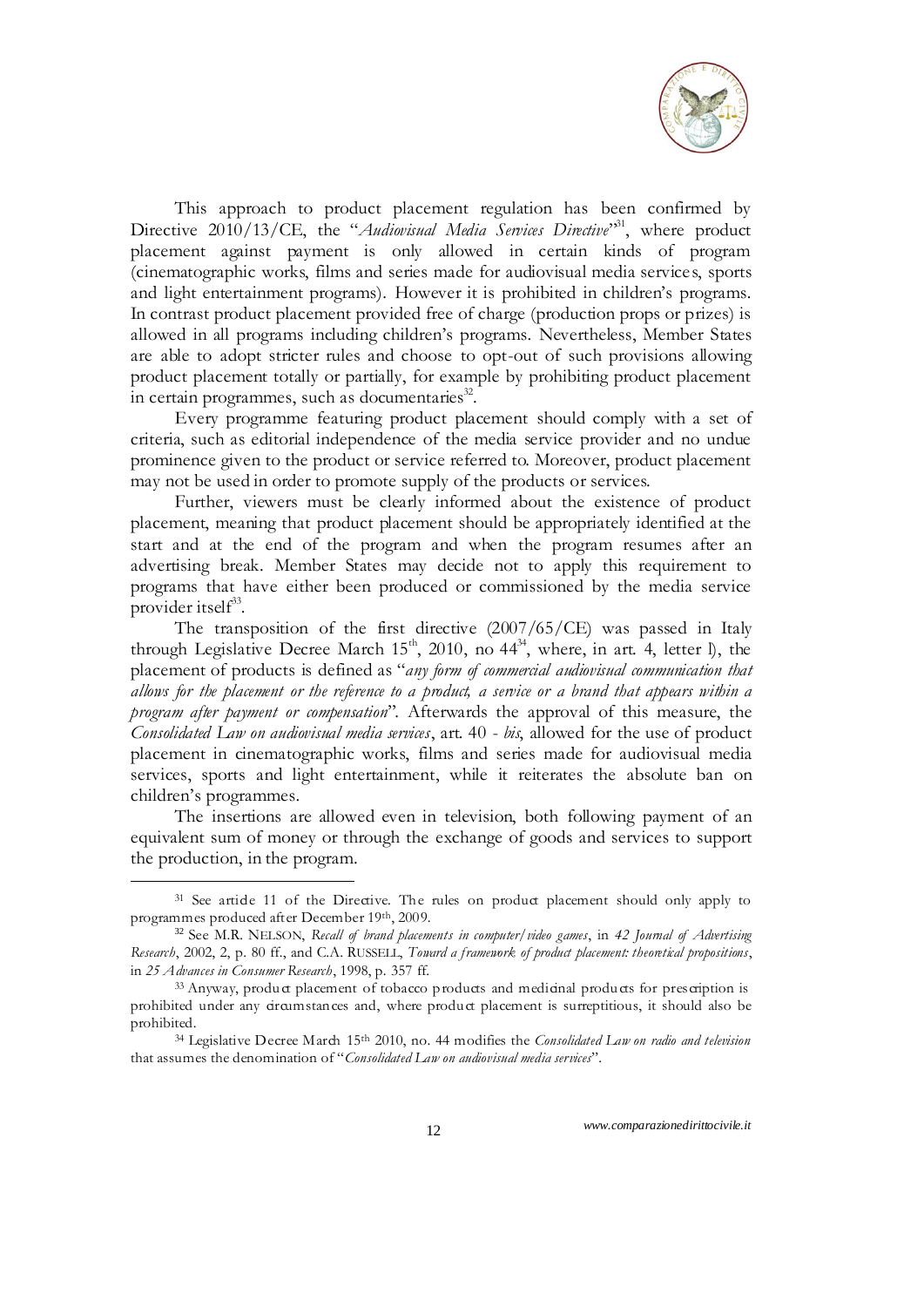

This proposes, even for television product placement, to set strict limits to protect the program itself and its users. In fact, paragraph 2 of the previous article, establishes the principle that the content of programmes and their programming should not be influenced by placement in such a way as to compromise the responsibility and editorial independence of the media provider service. The content of the program, in particular, must never be subordinated to the economic needs of business advertisers, even if they participate in production costs. Moreover, product placement must never be similar to traditional advertising by adopting the language and modality of presentation of products and brands. In fact, it is prohibited to encourage directly the purchase of goods included, or to refer to special offers or to give undue prominence to them.

The users of television programmes, the object of product placement, will have been guaranteed their right to be informed of agreements on placement by notices, both at the beginning and at the end of the transmissions and after the commercial breaks. This requirement applies if the programme in which the placement is made was commissioned by the media service provider or by companies controlled by the same, when this latter has benefited from advertising revenue<sup>35</sup>. Essentially, the activity of product placement, both in film and in television, runs along similar tracks, it allows for an increase in its use but on the other hand it decries uncritical development that would harm both the contents where products and brands fit and the interests of the public benefitting from it.

Thus, in this sense, the provision of specific obligations and restrictions cannot be ignored, such as integration with the narrative context and the recognition of the placement which constitute a limit of quality and quantity to the practice of product placement. In particular, as regards this provision, it would be interesting to study product placement legislation in other European countries.

6. Product placement was admitted in the UK from February  $28<sup>th</sup>$ ,  $2011$  for the programmes made for a UK audience as long as they complied with the Ofcom's Broadcasting Code<sup>36</sup>. Product placement is thus allowed in films, dramas and documentaries, TV series, entertainment shows and sports programmes, but it is banned in news, children's and religious programmes, current affairs and consumer advice programmes. Product placement is not allowed in programmes made for BBC licence fee funded services, but it is permitted for programmes acquired and for those made by the BBC's commercial TV services, Ofcom's rules apply. There are, also in

<sup>&</sup>lt;sup>35</sup> If the insertions of products and brands in a television program are the result of agreements between the advertiser and the producer of the program, this latter must follow the conditions of Decreto Urbani.

<sup>36</sup> The OFCOM is the *Independent Regulator and Competition Authority for the UK Communications Industries, see www.ofcom.org.uk.* See R. TIWSAKUL – C. HACKLEY – I. SZMIGIN, *Explicit, Integrated Product Placement in British Television Porgrammes*, in *24 Int. J. Adv.*, 2005, 1, p. 95 ff.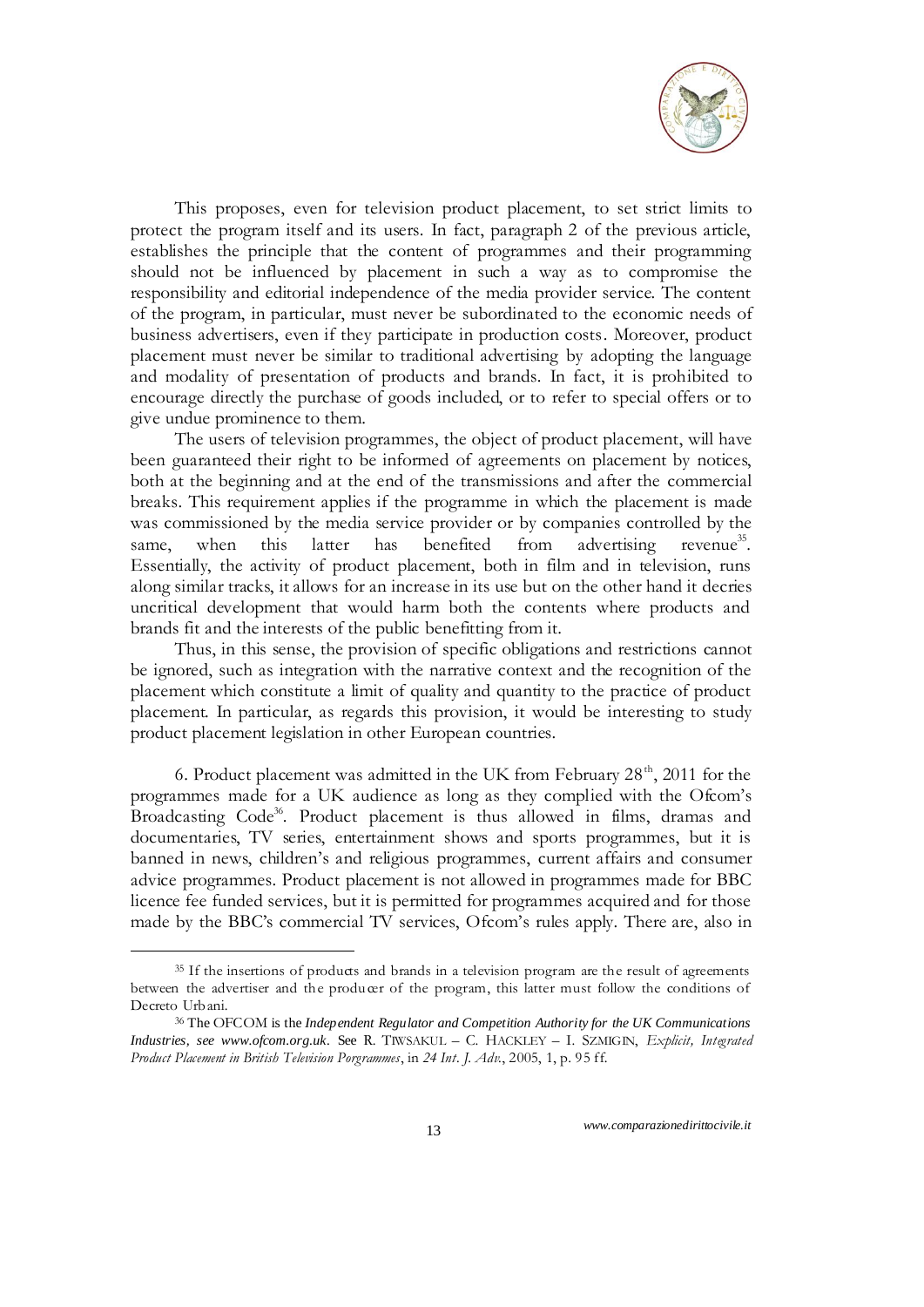

the UK, some products that cannot be placed such as cigarettes, alcoholic drinks, gambling products or medicines that are able to be purchased only on the presentation of a prescription, food and drink that are high in fat, salt, or sugar and baby milk, guns and other weapons.

Also Ofcom's Broadcasting Code provides for specific restrictions about placed products in programmes, in fact the product must be integrated with the narrative context because the programme cannot promote it.

In addition to what has been said until now it would be relevant to add that if a UK programme contains product placement, it is necessary to put a special logo in order to facilitate the recognition of the presence of product placement. OFCOM, in fact, has determined that TV channels, in resorting to the activities of product placement must highlight this option by placing a pre-established logo by the same OFCOM Code. It must be visible at the beginning and at the end of the program and repeated after any advertising break and again at the end of the programme. OFCOM has established that all broadcasters who use product placement must show on-screen information campaigns that allow viewers to know about product placement and explain the meaning of the product placement  $\log$ <sup>37</sup>.

Undoubtedly the creation of a unique symbol to which is given sufficient visibility, satisfies the specific need of the public to be properly informed, ensuring more protection. It would be desirable to have a similar solution in our system, where the various broadcasters could provide in their procedures of self-government $^{38}$ , the design of a single logo that is valid for all, in order to ensure safe and easy recognition by the audience.

In France the transposition of legislation on product placement was done through Deliberation 2010-4 of 16 February 2010, relating to Product Placement in Television Service Programmes by the *Conseil supérieur de l'audiovisuel*<sup>39</sup>.

Due to this deliberation, product placement is authorized in cinematographic works, audiovisual fictions and music videos, except when the target audience is oriented towards children. This deliberation bars the placement for the following

<sup>37</sup> For further information, J. ENSER – V. GASKELL – R. HAMMOND, *Product placement. A Guide to the New Rules*, February 2011, on web site [http://www.olswang.com/pdfs/product\\_placement\\_feb11.pdf](http://www.olswang.com/pdfs/product_placement_feb11.pdf).

<sup>&</sup>lt;sup>38</sup> According to art. 15 paragraphs 5 of Legislative Decree on March  $15<sup>th</sup>$  2010, no. 44, the application discipline of principles set out in the same article is adopted by procedures for selfgovernment by producers, televisions, advertising agencies and other stakeholders that are then notified to the Authority that checks its implementation. See also I.D. NEBENZAHL - E. SECUNDA, *Consumers' attitudes toward product placement in movies*, in *Int. J. Adv.*, 1993, p. 1 ff.

<sup>39</sup> The *Conseil supérieur de l'audiovisuel* (CSA) was established by the President of the French Republic on 13 February 1989 for guaranteeing and promoting audiovisual communication freedom in France. See [http://www.csa.fr](http://www.csa.fr/).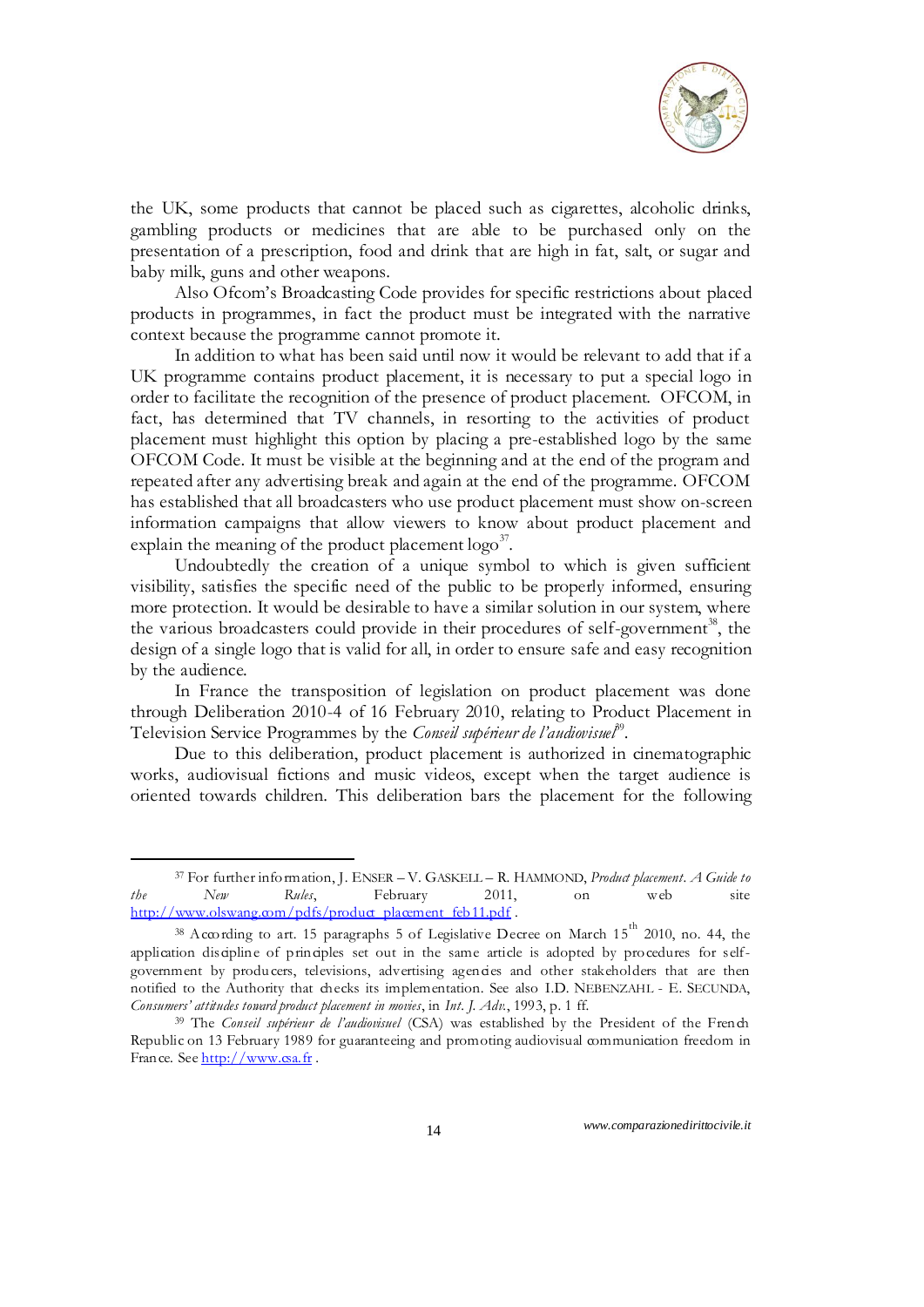

products: drinks with alcohol content in excess of 1.2; tobacco; medications; firearms and ammunition and infant formula.

The CSA imposes strict limits on television product placement to protect the programme and its users, according to Product Placement Form Requirements established by Article 3(g) ASM- directive<sup>40</sup>.

Furthermore, a pictogram must inform viewers that programmes include product placement. Such a pictogram will be displayed for one minute at the start of the programme, another minute after each advertising break and will be mentioned in the credits at the end of the programme. Even in France as well as the UK, the form and technical specifications of the pictogram is directly determined by the Conseil, in order to have a unique symbol. It is important to note that the CSA provided for the implementation of viewers' advisory provisions in two separate periods. In fact, the Conseil established in paragraph IX that "for a 2-month period starting from the date of the first broadcast by a broadcaster of a programme including placement of a product, the pictogram shall be displayed for five seconds at the start of the programme in a banner stating in an easily readable font: "*This programme includes product placement*". Following the display of the banner, the pictogram shall be used in the terms and conditions set forth in paragraph VII of this deliberation. At the end of this initial period, viewers will be acquainted with the fact that a product is being placed in the terms and conditions set forth in paragraph VII of this deliberation". The advisory conditions will apply irrespective of the programme's origin or production conditions.

Product placement has been incorporated into German media law through 15, 44 and 63 articles of "The 13<sup>th</sup> amendment to the Interstate Broadcasting Treaty"<sup>41</sup>, which completes the transposition of the ASM- directive into German media law.

With reference to art. 7(7) of this amendment, product placement, as surreptitious advertising and thematic placement are prohibited, but, under art. 7(7)(2), it is allowed on condition that editorial independence would not be prejudiced and it must not directly encourage viewers to purchase goods or services and there must be no undue prominence of the product. Furthermore, the programmes containing product placement must be clearly identifiable, at the beginning and at the end of a programme as well as at its continuation after an advertising break. The broadcasting corporations forming the  $ARD^{42}$  association, the ZDF and the state media authorities have stipulated a uniform system of identification. Under art. 15, in derogation from article 7(7), sentence 1, product placement is admissible in

 $\overline{a}$ 

<sup>40</sup> Cf. P. DAMBRON, *Sponsoring et Politique de Marketing*, Les Editions d'Organisation, Paris, 1991, p. 8 ff.

<sup>41</sup> The *Interstate Broadcasting Treaty or Rundfunkstaatsvertrag* (RStV) is a treaty between all sixteen German federal states , it allows for the creation of uniform federal rules for the broadcasting l aw. It entered into force on April 1st 2010.

<sup>42</sup> The ARD together with the ZDf and Radio Germany forms public broadcasting in Germany.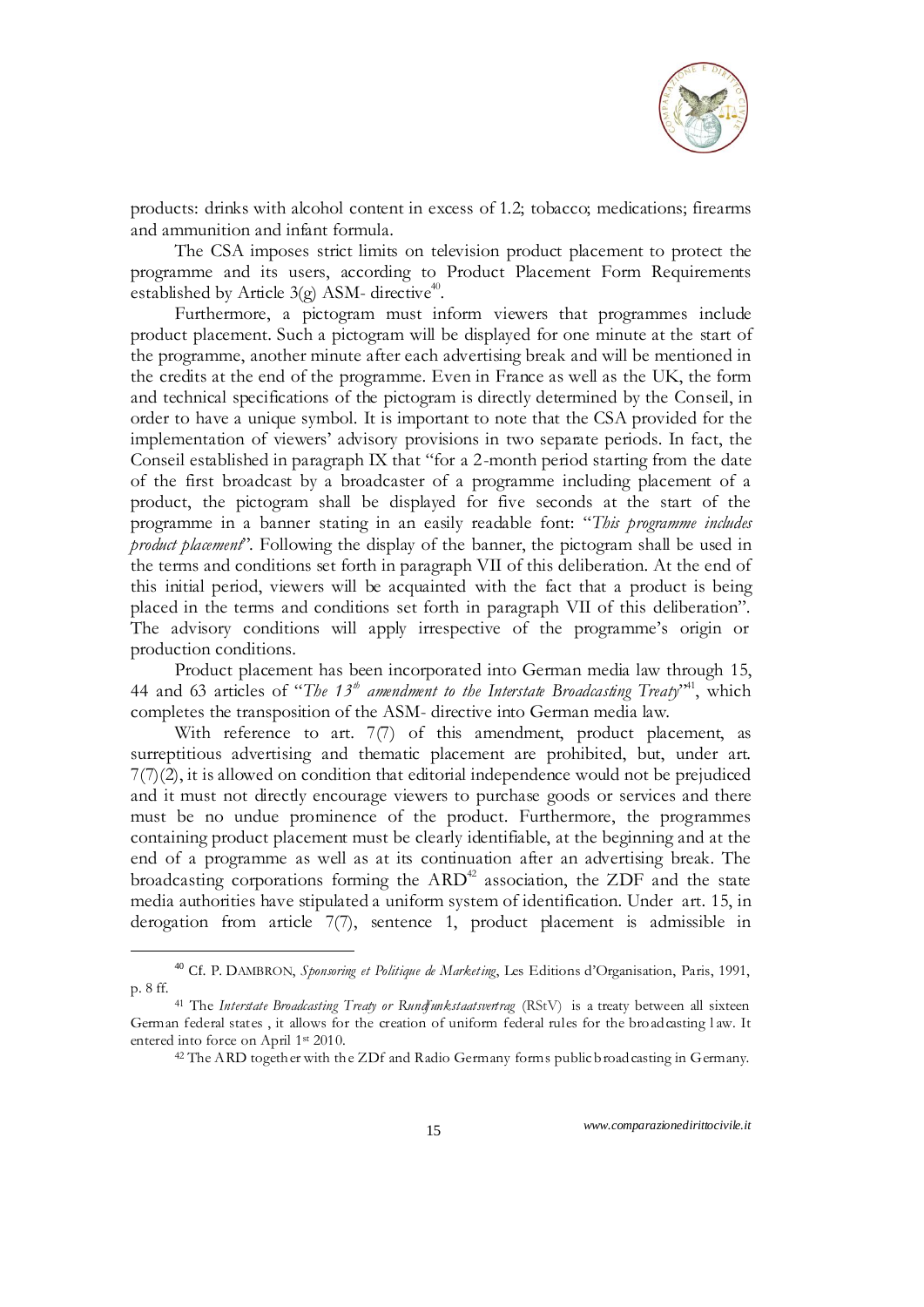

cinematographic works, films and series, sports programmes and light entertainment programmes, which are not produced by the broadcasters itself or produced or commissioned by an affiliated company to the broadcaster, except for children's programmes. The products must be placed also when there is no payment, but only the provision of specific goods or services free of charge, unless news programmes, current affairs programmes, advice and consumer programmes, programmes for children or religious broadcasts.

In the Spanish legal system product placement is regulated by art. 17 of Law 7 / 2010 of March 31, General Communication Audiovisual (LGCA). According to this article it is admitted in documentaries, movies and TV shows, sports and entertainment programming apart from children's and religious programmes. It is important to note that The RTVE, the state corporation responsible for the management of public service broadcasting, cannot receive income from advertising activities following the Law 8 / 2009 of 28 August, including revenue from product placement. Art. 17 does not refer to the prohibition of product placement for tobacco products and medicines available only by prescription, but this prohibition is contained in art. 18 for any type of commercial communication. On the contrary what is specified in art. 17 establishes that product placement cannot directly encourage the purchase or lease of goods or services, do specific promotions or give undue prominence to the product and must respect editorial independence. Furthermore the viewers should be clearly informed of product placement at the beginning and end of the program, and when it resumes after an advertising break, when the program was produced or commissioned by the service provider or one of its affiliates. All service providers of audiovisual media have adopted a special logo that appears in the top left-hand corner of the picture<sup>43</sup>.

In Portugal, the ICAP (*Instituto Civil da Autodisciplina da Publicidade*) with the CPMCS (*Confederacao Portuguesa dos Mejos de Comunicacao*) social have signed a selfregulation agreement (Acordo de Auto-Regulação em Matéria de Colocação de Produto, Ajudas à Produção e/ou Prémios of February 6 2009) in order to regulate product placement. As a result of this agreement, product placement is admitted in TV programmes except in children's, religious, current affair and news programmes. This agreement imposes the same limits as the ASM – directive for the use of product placement, to preserve the programme and the viewers, in particular programmes containing product placement must be recognizable thanks to a particular logo positioned at the start and the end of the programme, and after an advertising break.

7. At the moment, the forecast for a specific discipline of the phenomenon in television as well, just as has happened in the cinema, can only enhance the

 $\overline{\phantom{a}}$ 

<sup>43</sup> See F. BOMBILLAR*, El derecho al emplazamiento de productos*, January 5th, 2011 on web site [www.medialaw.eu](http://www.medialaw.eu/) .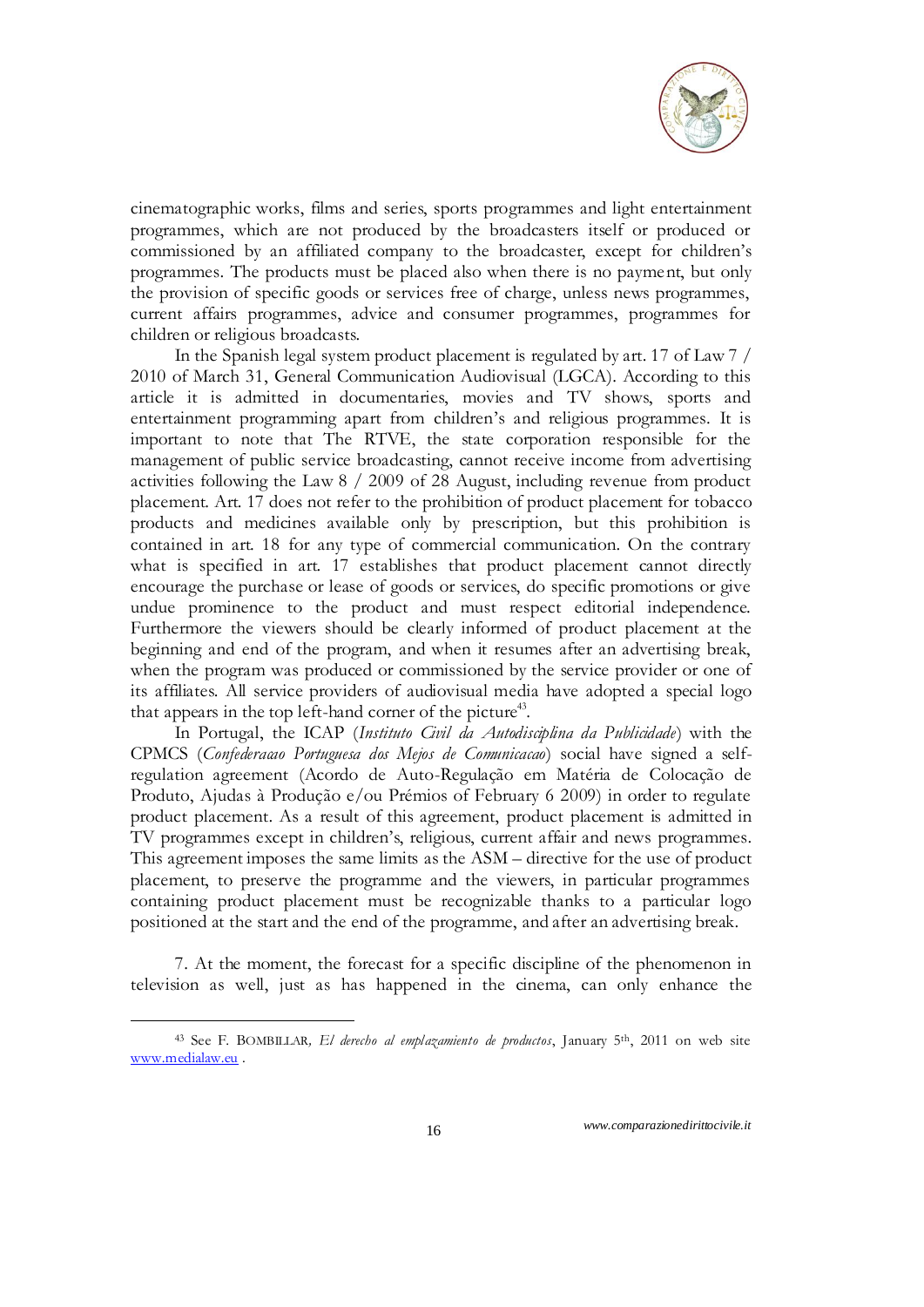

development of product placement, being safer and easier for business advertisers to invest on the communicative level. Probably, the next issues that the media industry, not only in Italy, will have to face in relation to product placement will be in the qualitative and quantitative limits: the spread of this phenomenon, in fact, if unchecked, it could undermine the quality of the entertainment content and the interests of the public which is more and more "submerged" under media products such as commercial advertising<sup>44</sup>.

In fact, an endemic limit to this risk is linked to the effectiveness itself of product placement, which is characterized precisely by shunning typical advertising language, and in the ability to shape an insert into the narrative, exploiting the peculiarities of the product itself for entertainment. Subverting this setting would most probably give rise only to the dislike of the audience, thwarting the investments made, especially given the fact that today's viewer/consumer is certainly more critical and disillusioned than before: In the presence of film productions characterized by excessive promotional content, the viewer/consumer would be inclined to implement the same mechanisms of defence used for traditional advertising<sup>45</sup>.

In conclusion, with reference to the national and EU community framework, product placement is a new form of consolidated advertising, disconnected from the original approach to misleading advertising<sup>46</sup>.

In this sense, the "*juridification*" of the phenomenon is an opportunity for all the "players" involved in various ways in product placement. The users because they can protect themselves against any form of misleading commercial communication and advertisers because their investments are guaranteed, thanks to a clear and definite normative framework $4^7$ . A framework of principles, which, although it explicitly applies to television and cinematographic works, is a point of reference, possibly applicable by analogy to all sectors of the entertainment industry, where recently

<sup>44</sup> W. BREHM, *Legal Restrictions on Product Placement and Sponsorship in Films and Television Programs*, in *14 Journal of Media Law and Practice*, 1993, 2, p. 97 ff.

<sup>45</sup> Cf. P.B. GUPTA – S.J. GOULD, *Consumers' Perception of the Ethics and Acceptability of Product Placements in Movies: Product Category and Individual differences*, in *19 Journal of Current Issues and Research in Advertising*, 1997, 1, p. 5 ff.

<sup>46</sup> See M. FUSI, *Il product placament tra divieto di pubblicità non trasparente e nuova disciplina del cinesponsoring*, op. cit., p. 26 ff. The Author thinks that is exaggerated to assign to product placement the enormous persuasive effect generally given to it, because modern people have plenty of autonomy of judgment and therefore are free from any kind of manipulation and conditioning.

<sup>47</sup> Cf. C. MORTAN – M. FRIEDMAN, *"I saw it in the movies": Exploring the link between product placement beliefs and reported usage behaviour*, in *24 Journal of Current Issues and Research in Advertising*, 2002, 2, p. 33 ff. Always according to M. FUSI, *Il product placement*, op. cit., p. 27, the danger of product placement lies only in its not always easy identification. For this reason, it is not right to demonize this communicative formula, but it would be preferable to suppress it only in the case of prejudice originating from non-transparency. So the Author invites reflection on its compatibility with artistic expression freedom.